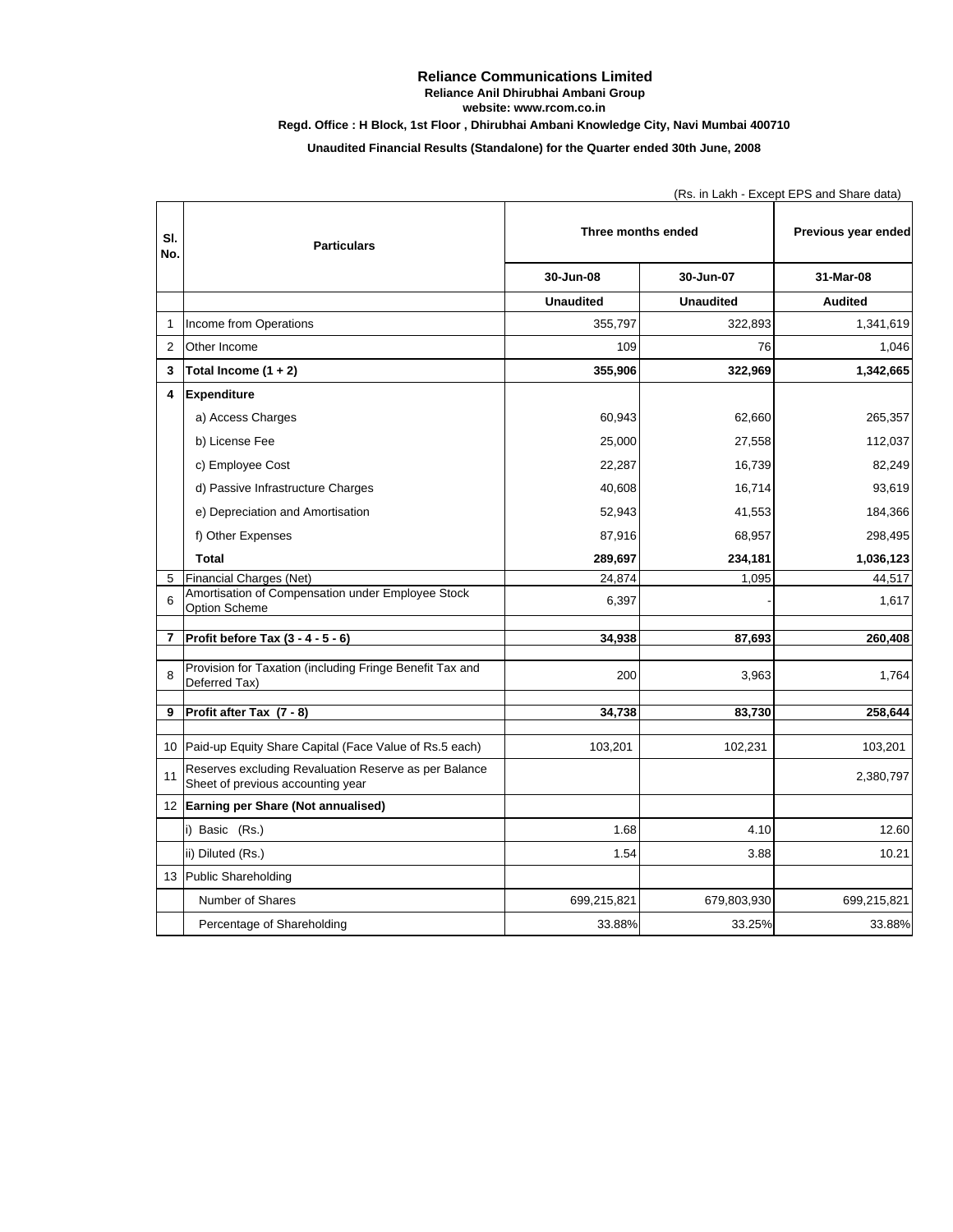| SI. | <b>Particulars</b>                                                              | Three months ended |                  | Previous year ended |
|-----|---------------------------------------------------------------------------------|--------------------|------------------|---------------------|
| No. |                                                                                 |                    |                  |                     |
|     |                                                                                 | 30-Jun-08          | 30-Jun-07        | 31-Mar-08           |
|     |                                                                                 | <b>Unaudited</b>   | <b>Unaudited</b> | <b>Audited</b>      |
|     | 14 Segment Revenue                                                              |                    |                  |                     |
|     | a) Wireless                                                                     | 281,654            | 261,464          | 1,085,553           |
|     | b) Global                                                                       | 96,354             | 98,885           | 391,770             |
|     | c) Broadband                                                                    | 39,110             | 25,152           | 116,522             |
|     | d) Others / Unallocated                                                         | 109                | 75               | 1,047               |
|     | Total                                                                           | 417,227            | 385,576          | 1,594,892           |
|     | Less: Inter segment revenue                                                     | (61, 321)          | (62, 607)        | (252, 227)          |
|     | <b>Income from Operations</b>                                                   | 355,906            | 322,969          | 1,342,665           |
|     | 15 Segment Results                                                              |                    |                  |                     |
|     | Profit / (Loss) before Tax and Financial Charges from each<br>segment           |                    |                  |                     |
|     | a) Wireless                                                                     | 28,352             | 64,187           | 195,932             |
|     | b) Global                                                                       | 21,244             | 23,753           | 91,598              |
|     | c) Broadband                                                                    | 12,763             | 3,222            | 18,156              |
|     | e) Others / Unallocated                                                         | 3,850              | (2, 374)         | 856                 |
|     | Total                                                                           | 66,209             | 88,788           | 306,542             |
|     | Less: Financial Charges (Net)                                                   | 24,874             | 1,095            | 44,517              |
|     | Less: Amortisation of Compensation under Employee<br><b>Stock Option Scheme</b> | 6,397              | $\blacksquare$   | 1,617               |
| 16  | <b>Total Profit before Tax</b>                                                  | 34,938             | 87,693           | 260,408             |
| 17  | <b>Capital Employed</b>                                                         |                    |                  |                     |
|     | (Segment assets - Segment liabilities)                                          |                    |                  |                     |
|     | a) Wireless                                                                     | 1,626,625          | 957,081          | 1,456,822           |
|     | b) Global                                                                       | 242,396            | 281,296          | 264,822             |
|     | c) Broadband                                                                    | 300,634            | 215,181          | 278,912             |
|     | d) Others / Unallocated                                                         | 2,352,837          | 2,398,242        | 2,512,086           |
|     | <b>Total</b>                                                                    | 4,522,492          | 3,851,800        | 4,512,642           |